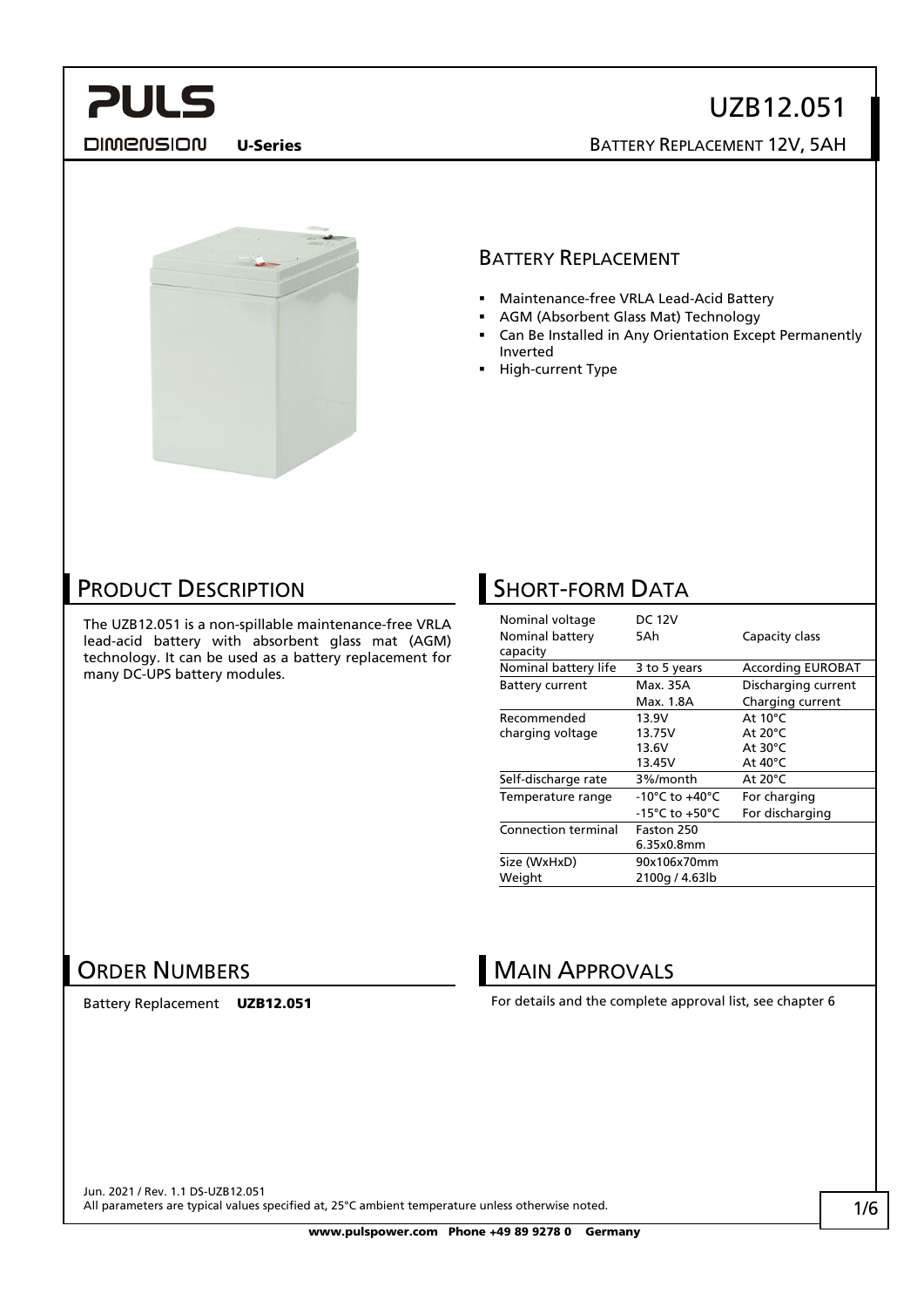DIMENSION

U-Series BATTERY REPLACEMENT 12V, 5AH

#### INDEX

Page Page

- 1. Intended Use [.......................................................3](#page-2-0)
- 2. [Instructions for Disposal of the Batteries...........3](#page-2-1)
- 3. [Instructions for Battery Storage](#page-2-2) .........................3
- 4. Installation Instructions [......................................3](#page-2-3) 5. [Environment........................................................4](#page-3-0)

- 6. [Approved, Fulfilled or Tested Standards...........](#page-3-1) 4
- 7. [Regulatory Product Compliance](#page-3-2) ............................ 4
- 8. [Physical Dimensions and Weight.......................](#page-4-0) 5
- 9. [Recommendations for a Long Battery Life](#page-5-0) ....... 6

The information given in this document is correct to the best of our knowledge and experience at the time of publication. If not expressly agreed otherwise, this information does not represent a warranty in the legal sense of the word. As the state of our knowledge and experience is constantly changing, the information in this data sheet is subject to revision. We therefore kindly ask you to always use the latest issue of this document (available under www.pulspower.com).

No part of this document may be reproduced or utilized in any form without our prior permission in writing.

#### **A WARNING** Risk of electrical shock, fire, personal injury or death.

- Do not short-circuit the battery poles or power wires and always check correct battery polarity.
- Do not modify or repair the unit.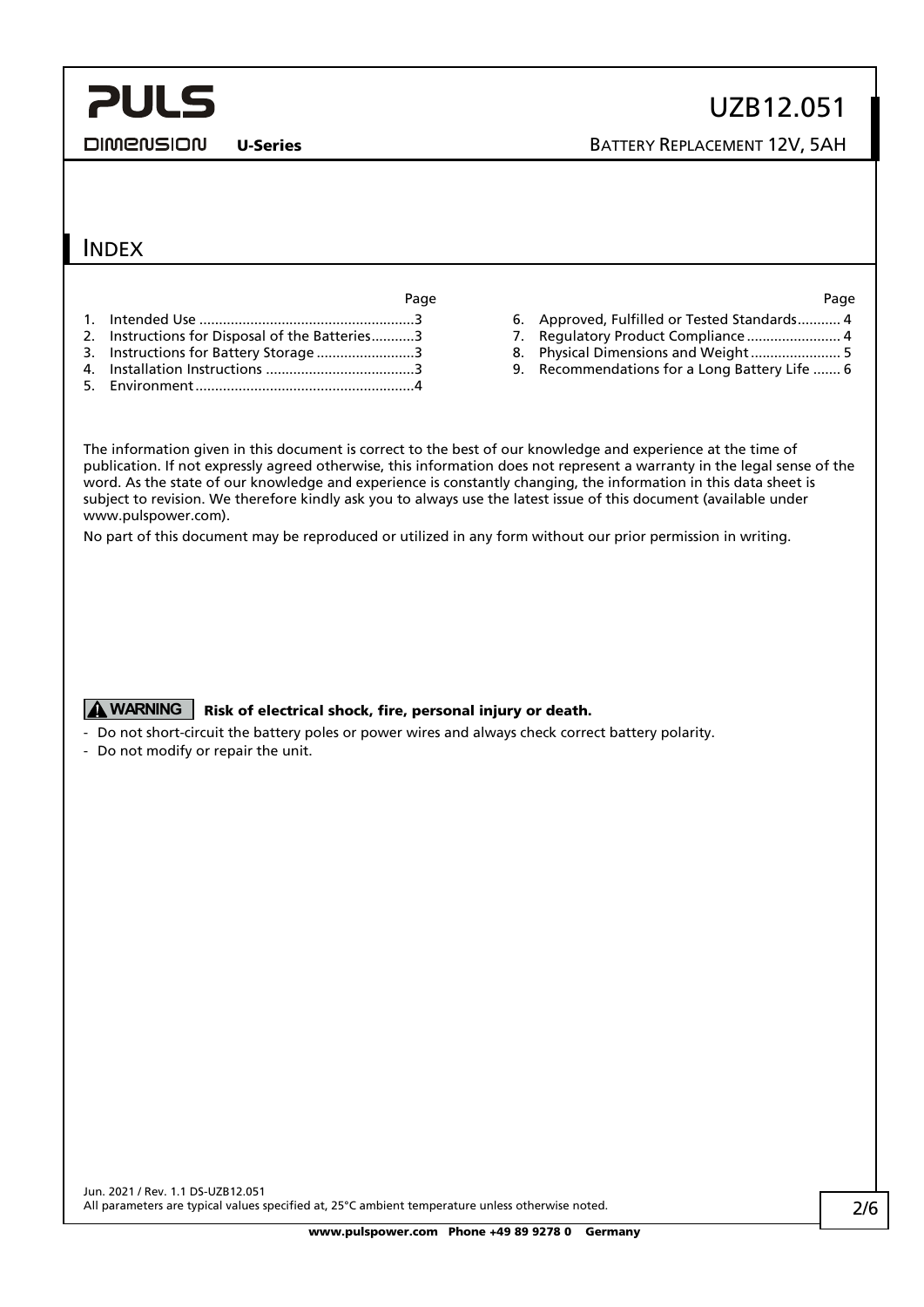DIMENSION

UZB12.051

U-Series BATTERY REPLACEMENT 12V, 5AH

### <span id="page-2-0"></span>1. INTENDED USE

The battery is intended to be used as a battery replacement for DC-UPS systems. Check the product datasheet of the DC-UPS or the battery module to confirm that it is suitable for the desired device.

#### <span id="page-2-1"></span>2. INSTRUCTIONS FOR DISPOSAL OF THE BATTERIES

Always dispose batteries through a recycling organization. Optionally, batteries can be returned to the supplier or the battery manufacturer. Batteries must be completely discharged before recycling

## <span id="page-2-2"></span>3. INSTRUCTIONS FOR BATTERY STORAGE

Do not store batteries or battery modules at temperatures higher than 25°C or performance and lifetime may change. Before initial use, check the last charging which is marked on the battery. If it is older than 9 months, replace the battery.

Do not store batteries longer than 9 months without charging or performance and lifetime may change. Every 9 months or whenever the open circuit voltage (OCV) falls below 12.6V, the battery module should be charged. Apply a charging voltage of 13.8V (at 25°C) for 72 hours. Batteries with an OCV below 12V should be disposed. Frequently charging below +5°C reduces the lifetime of the battery.

#### <span id="page-2-3"></span>4. INSTALLATION INSTRUCTIONS

Do not short-circuit the battery poles or power wires and always check correct battery polarity.

Install the device in a cool area inside an enclosure providing protection against electrical, mechanical and fire hazards.

Do not cover or block the pressure release valves of the battery. Do not install the battery with the valve pressure releases on the bottom side. Hydrogen gas can be released via pressure relief valves. It will form an explosive mixture in air when the concentration exceeds 4% in volume. It is mandatory to ensure sufficient ventilation of the battery. The necessary ventilation and air flow must be calculated according to EN 50272-2.

The device is designed for pollution degree 2 areas in controlled environments. No condensation or frost allowed.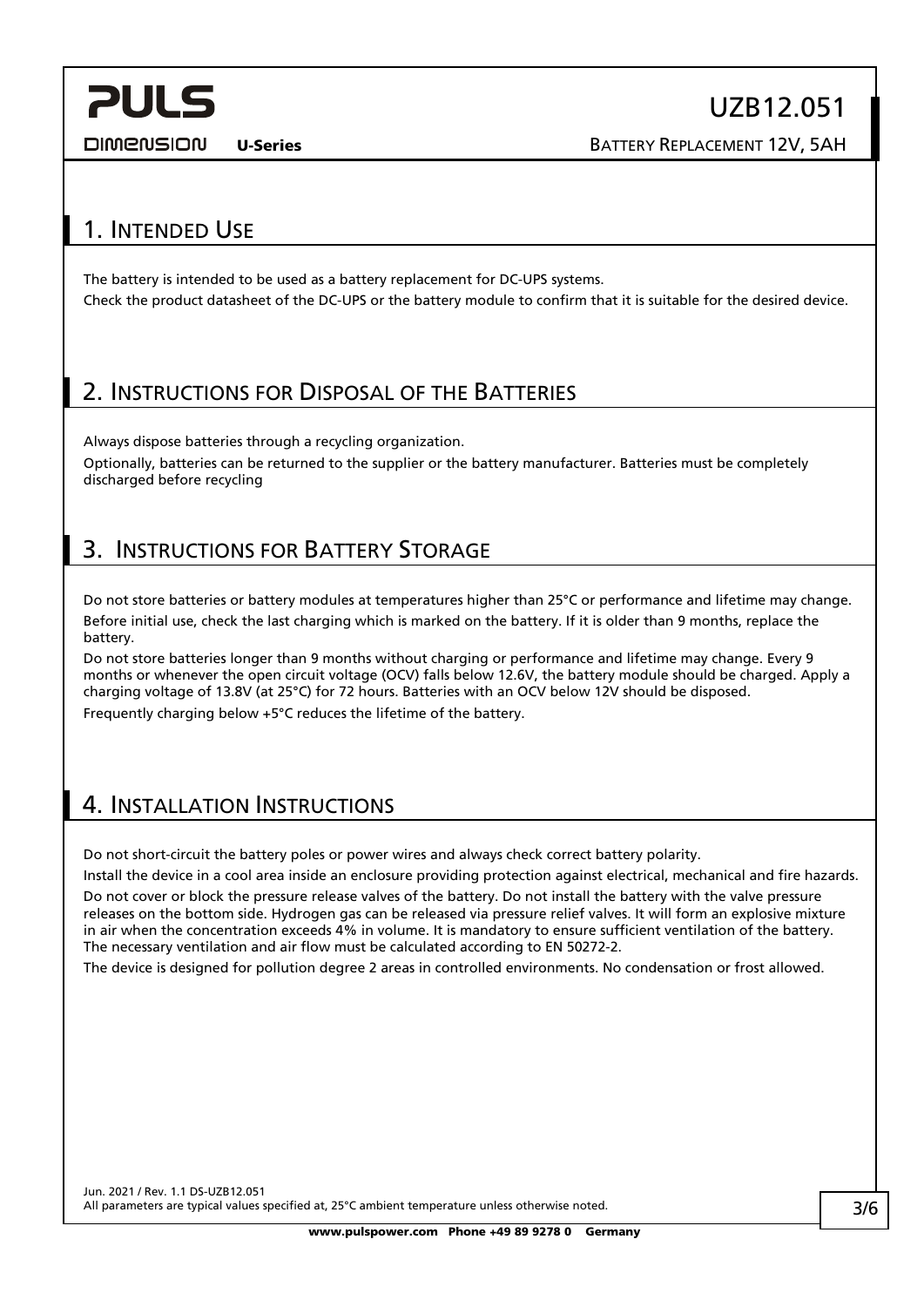**DIMENSION** 

# UZB12.051

U-Series BATTERY REPLACEMENT 12V, 5AH

### <span id="page-3-0"></span>5. ENVIRONMENT

| Operational temperature <sup>*</sup>                                                      | -10°C to +40°C (14°F to 104°F)                 | For charging<br>Frequently charging below +5°C (41°F) reduced<br>the lifetime of the battery                                                  |  |  |
|-------------------------------------------------------------------------------------------|------------------------------------------------|-----------------------------------------------------------------------------------------------------------------------------------------------|--|--|
|                                                                                           | -15°C to +50°C (5°F to 122°F)                  | For discharging                                                                                                                               |  |  |
| Storage temperature                                                                       | -20°C to +50°C (-4°F to 122°F)                 | For storage and transportation<br>Recommendation:<br>Do not store at temperatures higher than 25°C<br>or performance and lifetime may change. |  |  |
| Humidity                                                                                  | 5 to 95% r.h.                                  | IEC 60068-2-30<br>Do not energize while condensation is present                                                                               |  |  |
| Vibration sinusoidal                                                                      | $±4mm$ at 16.7Hz<br>fixed frequency for 1 hour | Vibration in vertical mounting orientation<br>according to IEC/EN 61056-1                                                                     |  |  |
| Shock                                                                                     | free fall from 20cm<br>onto a wooden floor     | Shock with bottom down orientation<br>according to IEC/EN 61056-1                                                                             |  |  |
| Altitude                                                                                  | 0 to 6000m (0 to 20 000ft)                     |                                                                                                                                               |  |  |
| Degree of pollution                                                                       |                                                | According to IEC 62477-1, not conductive                                                                                                      |  |  |
| المتافين والمتحاول والمتافي والمتافين والمتحاول والمتحافظ والمتحافين والمتحافظ والمتحافين |                                                |                                                                                                                                               |  |  |

\*) Operational temperature is the same as the ambient temperature and is defined as the air temperature 2cm below the unit.

## <span id="page-3-1"></span>6. APPROVED, FULFILLED OR TESTED STANDARDS



UL 1989 Vendor Certificate<br>
The Standard for Standard Standard Standard Standard Standard Standard Standard Standard Standard Standard St Standard for Standby Batteries UL94: HB

### <span id="page-3-2"></span>7. REGULATORY PRODUCT COMPLIANCE

| <b>WEEE Directive</b>      | $\boxtimes$ | <b>Manufacturer's Statement</b><br>EU-Regulation on Waste Electrical and Electronic Equipment<br>Registered in Germany as business to business (B2B) products. |
|----------------------------|-------------|----------------------------------------------------------------------------------------------------------------------------------------------------------------|
| <b>EAC TR Registration</b> | FAI         | <b>EAC Certificate</b><br>EAC EurAsian Conformity - Registration Russia, Kazakhstan<br>and Belarus<br>8507208008, 8507202000, 8507600000, 8507800000           |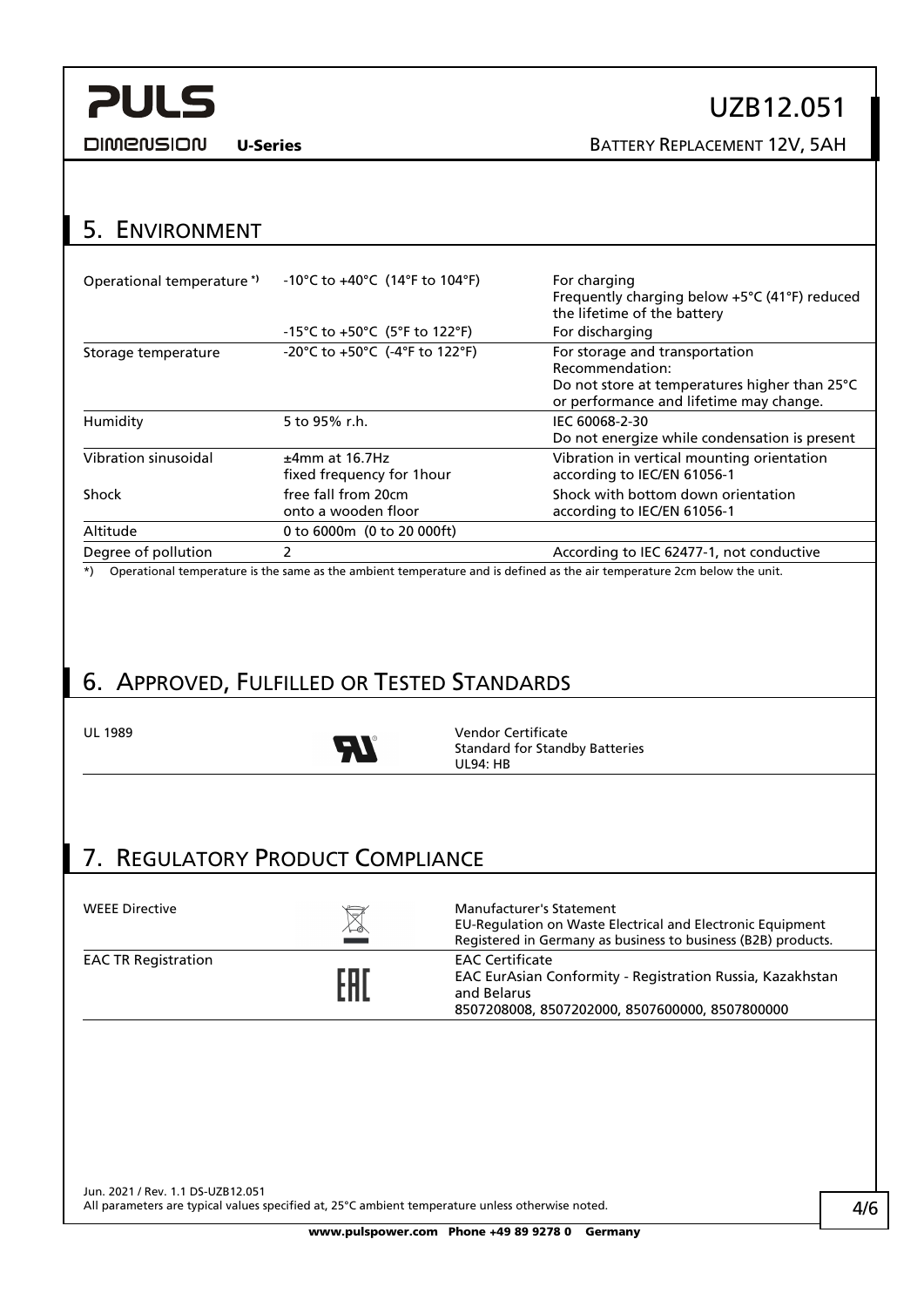UZB12.051

**DIMENSION** 

U-Series BATTERY REPLACEMENT 12V, 5AH

## <span id="page-4-0"></span>8. PHYSICAL DIMENSIONS AND WEIGHT

| Width  | 90mm / 3.54"     |                    |  |
|--------|------------------|--------------------|--|
| Height | $102$ mm / 4.02" | Container height   |  |
| Height | 106mm / 4.17"    | With battery poles |  |
| Depth  | 70mm / 2.76"     |                    |  |
| Weight | 2100g / 4.63lb   |                    |  |